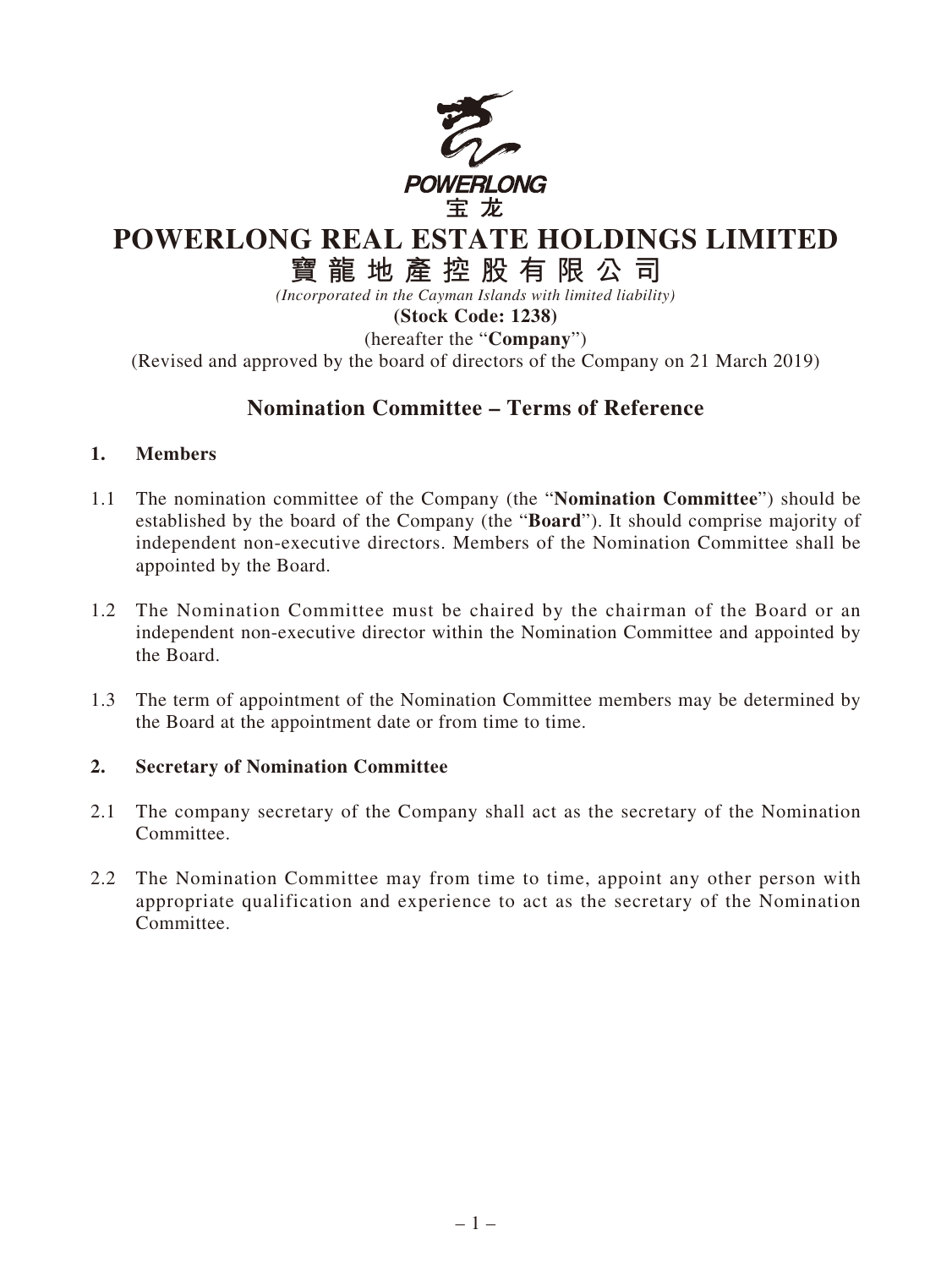#### **3. Meeting**

- 3.1 The Nomination Committee should meet at least once a year. Any member of the Nomination Committee may, and at the request of a member of the Nomination Committee the secretary of the Nomination Committee shall, call for a meeting of the Nomination Committee.
- 3.2 Notice of at least 14 days should be given for any meeting, unless such notification is waived by all members of the Nomination Committee. Notwithstanding the notification period, the attendance of the member of the committee at the meeting would deemed as the waiver by such member of the required notification requirement. If any follow-up meeting takes place within 14 days after the meeting, then no notification is required for such follow-up meeting.
- 3.3 The quorum necessary for the transaction of business of the Nomination Committee shall be two members of the Nomination Committee, one of whom must be an independent non-executive director.
- 3.4 A meeting of the Nomination Committee may be attended in person or via electronic means including telephone or video conferencing provided that all participants are thereby able to communicate contemporaneously by voice with all other participants and participation in a meeting pursuant to this provision shall constitute presence in person at such meeting.
- 3.5 Resolutions of the Nomination Committee shall be passed by more than half of the members.
- 3.6 A resolution passed and signed by all members of the Nomination Committee is valid, and the validity is the same as any resolution passed at the meeting held.
- 3.7 Full minutes of Nomination Committee meeting should be kept by a duly appointed secretary of the Nomination Committee and be available for review by the directors. Draft and final versions of minutes of the meeting should be sent to all committee members for their comment and records, within a reasonable time after the meeting.

#### **4. Meeting attendance**

- 4.1 Upon the invitation from the Nomination Committee, the chairman of the Board and/or the general manager or chief executive of the Company and/or its subsidiaries, external advisors and the other persons can be invited to attend all or part of any meeting.
- 4.2 Only the members of the Nomination Committee can vote in a meeting of the Nomination Committee.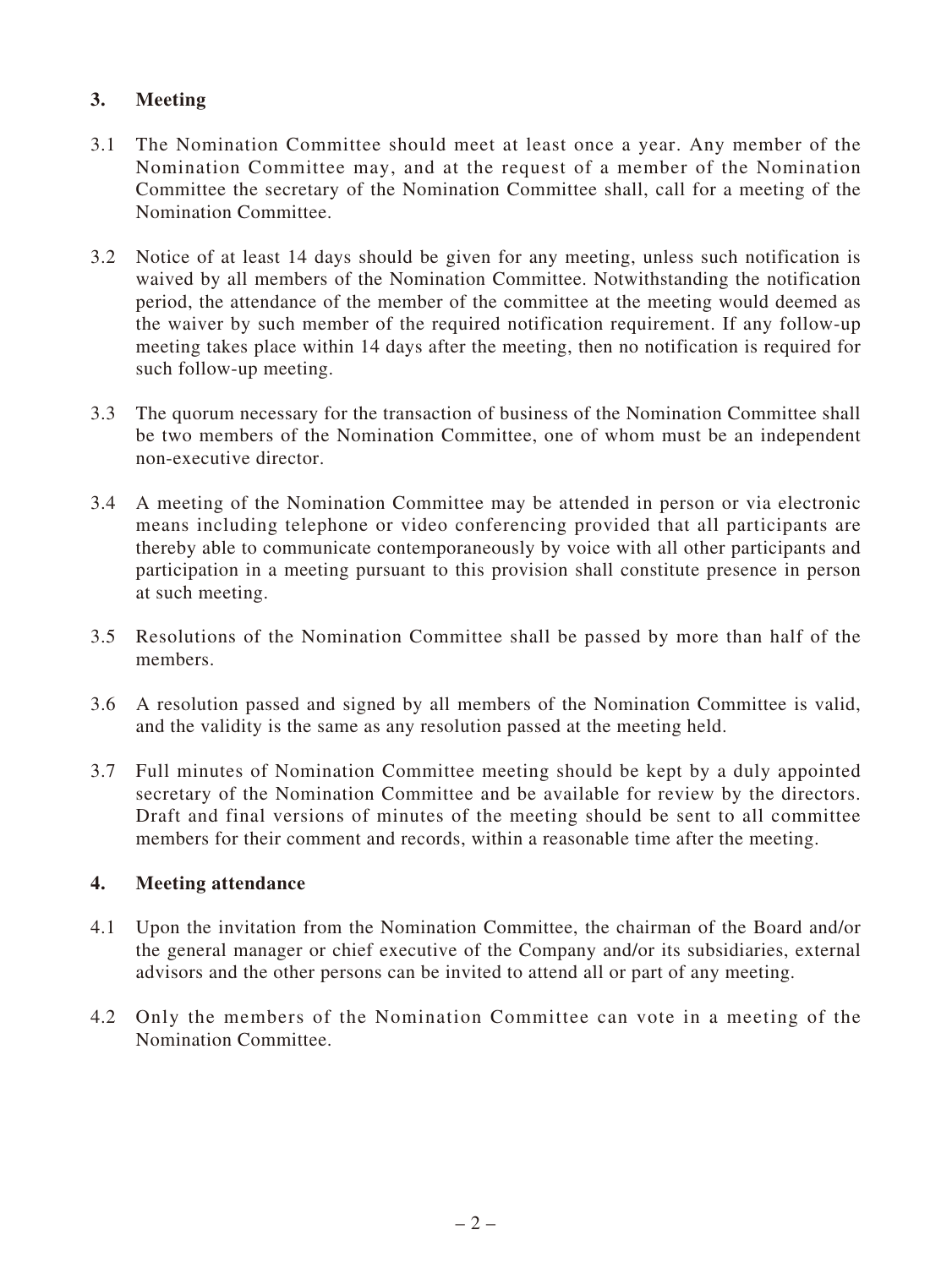#### **5. Annual General Meeting**

5.1 The chairman of the Nomination Committee or (if absent) the other member(s) of the Nomination Committee (who must be an independent non-executive director) should attend the annual general meetings of the Company to handle the shareholders' enquiry on the activities and responsibilities related to the Nomination Committee at such meetings.

#### **6. Duties and Powers**

The Nomination Committee shall have the following duties and powers:

- 6.1 to review the structure, size and composition (including the skills, knowledge, experience and diversity of perspectives) of the Board at least annually and make recommendations on any proposed changes to the Board to complement the Company's corporate strategy;
- 6.2 to identify individuals suitably qualified to become Board members and select or make recommendations to the Board on the selection of, individuals nominated for directorships;
- 6.3 to assess the independence of independent non-executive directors;
- 6.4 to make recommendations to the Board on the appointment or re-appointment of directors and succession planning for directors in particular the chairman and the chief executive;
- 6.5 to review the policy on Board diversity (the "**Board Diversity Policy**") and any measurable objectives for implementing such Board Diversity Policy as may be adopted by the Board from time to time and to review the progress on achieving the objectives; and to disclose the Board Diversity Policy or a summary of the same in the corporate governance report of the Company;
- 6.6 to disclose in the corporate governance report of the Company a summary of the work performed during the year, including the policy for the nomination of directors, performed by the Nomination Committee during the year which includes nomination procedures and the process and criteria adopted by the Nomination Committee to select and recommend candidates for directorship during the year; and
- 6.7 to where the Board proposes a resolution to elect an individual as an independent nonexecutive director at the general meeting, it should set out in the circular to shareholders and/or explanatory statement accompanying the notice of the relevant general meeting (i) the process used for identifying the individual and why the Board believes the individual should be elected and the reasons why it considers the individual to be independent; (ii) if the proposed independent non-executive director will be holding their seventh (or more) listed company directorship, why the Board believes the individual would still be able to devote sufficient time to the Board; (iii) the perspectives, skills and experience that the individual can bring to the Board; and (iv) how the individual contributes to diversity of the Board.